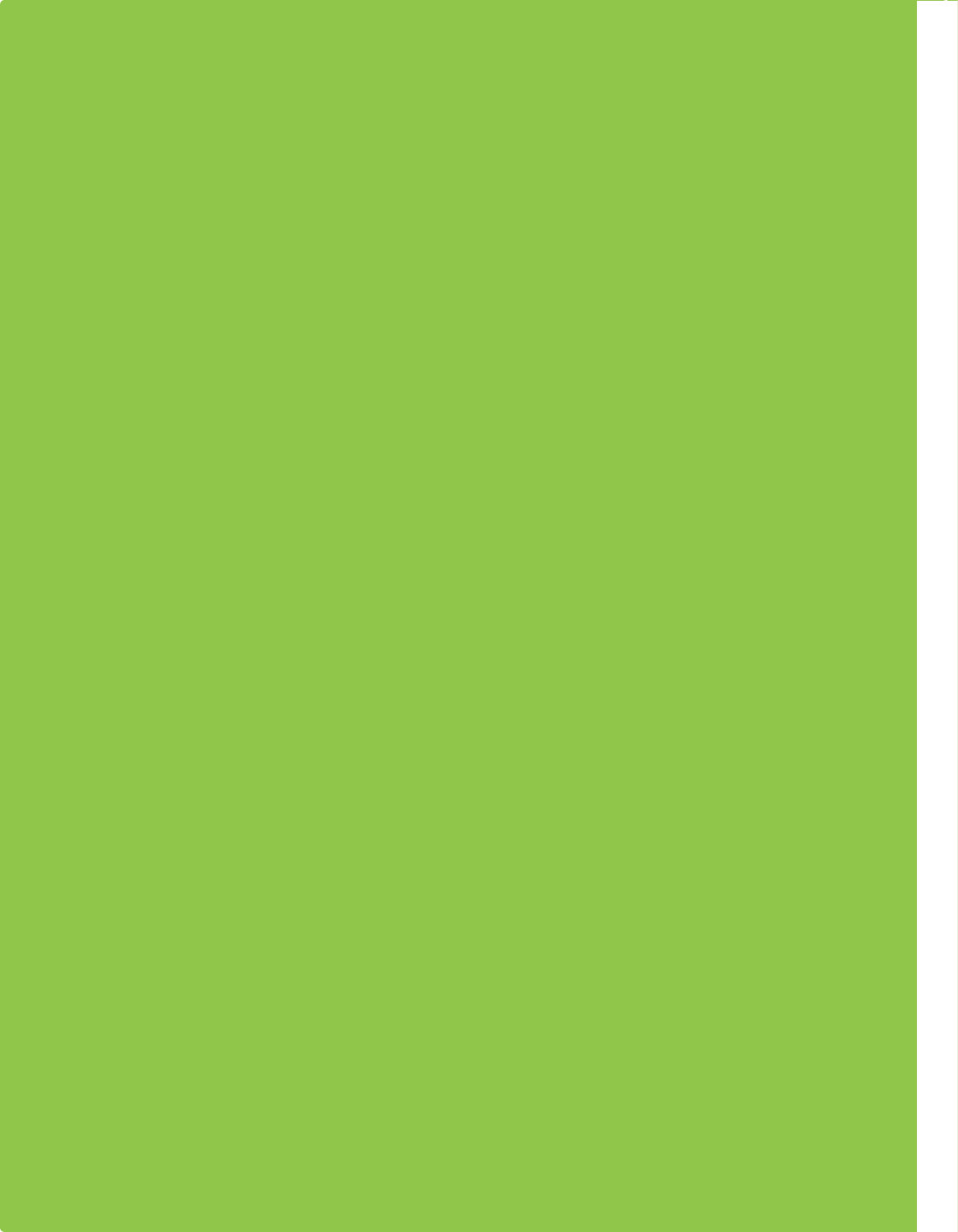## **To Our Shareholders**

New ways of living and working – made possible by centralized computing, mobile access and high-speed networks – are transforming our economy. The exciting potential of this transformation became increasingly clear in 2014. In this new economy, businesses operate with greater efficiency and agility. Consumers work, play, shop and are entertained anytime, anywhere, on numerous devices.

**2014 Highlights**

**240,0 route-mile U.S. fiber network**



**broadband customers 6.1**м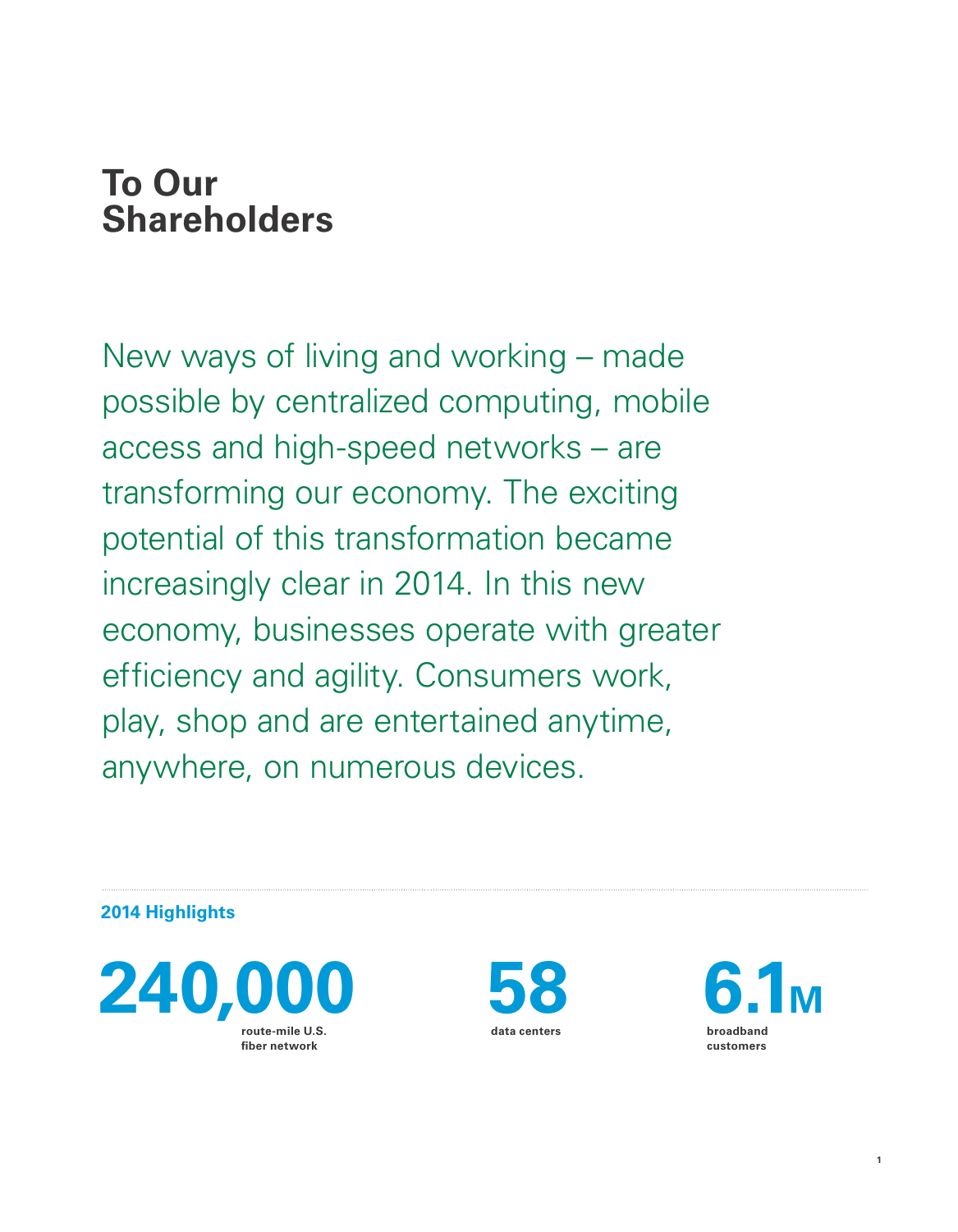## **To Our Shareholders (cont.)**

CenturyLink is providing services and technologies that are major catalysts in this innovation-driven, fast-moving world. We hold a unique position in our industry with the people, technologies, assets and financial strength to help enable this new world of information and communications. As a result, we are transforming our company into an integrated provider of advanced IP-enabled network, cloud/hosting and IT services.

**Our transformation is directly aligned with the tremendous shift underway in the business market for advanced IT solutions.** Solutions that integrate centralized computing, mobile access and high-speed networking are changing how businesses operate. Companies are increasingly looking to receive these solutions on demand, which lowers costs, increases flexibility and eliminates traditional barriers. We are able to differentiate our services and meet these demands by combining our network, cloud/hosting and IT service capabilities to help businesses fully realize these benefits.

In 2014, we added key network and IT solutions to enable the transition to these new ways of doing business. We launched more than 20 products and services – including CenturyLink Private Cloud, Managed Office and Managed Enterprise – and expanded our Multiprotocol Label Switching (MPLS), Ethernet, Wavelength and Voice over Internet Protocol (VoIP) service offerings. Compelling customer benefits, including simplified operations and lower costs, drove growing interest and demand from businesses of all sizes. We also acquired Cognilytics and DataGardens

to gain capabilities in advanced predictive analytics and Big Data solutions as well as Disaster Recovery as a Service – high-priority areas for our customers.

In 2014, we invested \$3 billion in our business, primarily to strengthen our network, cloud and hosting capabilities and support continued growth in advanced IT solutions. At yearend 2014, our gigabit service was available in 16 cities. We added more than four terabytes to our IP backbone capacity in 2014, bringing our total capacity at year-end to 20 terabytes per second. We deployed fiber to 2,745 cell sites, bringing the total number of cell towers we serve with fiber-based solutions to more than 21,000 at year-end. We also opened new data centers in Minneapolis and Toronto, and launched managed services in Shanghai.

In addition, we changed how we deliver and market services to drive increased revenues and provide a better customer experience. We worked with an increasing number of partners to expand our distribution reach and accelerate demand for our services.

We opened our Cloud Development Center in Seattle to foster collaboration among employees, customers, partners and industry influencers, and we released new resources for the open-source community on CenturyLink Cloud – including Panamax, a Docker management platform – to simplify application development and deployment.

At the end of 2014, we restructured our organization – combining our network and hosting sales and marketing teams, clearly defining our product development and

> \$6,065 \$5,559 \$5,188





**Net Cash Provided by Operating Activities** in millions

**2** • CenturyLink 2014 Summary Annual Report and 2015 Annual Meeting Documents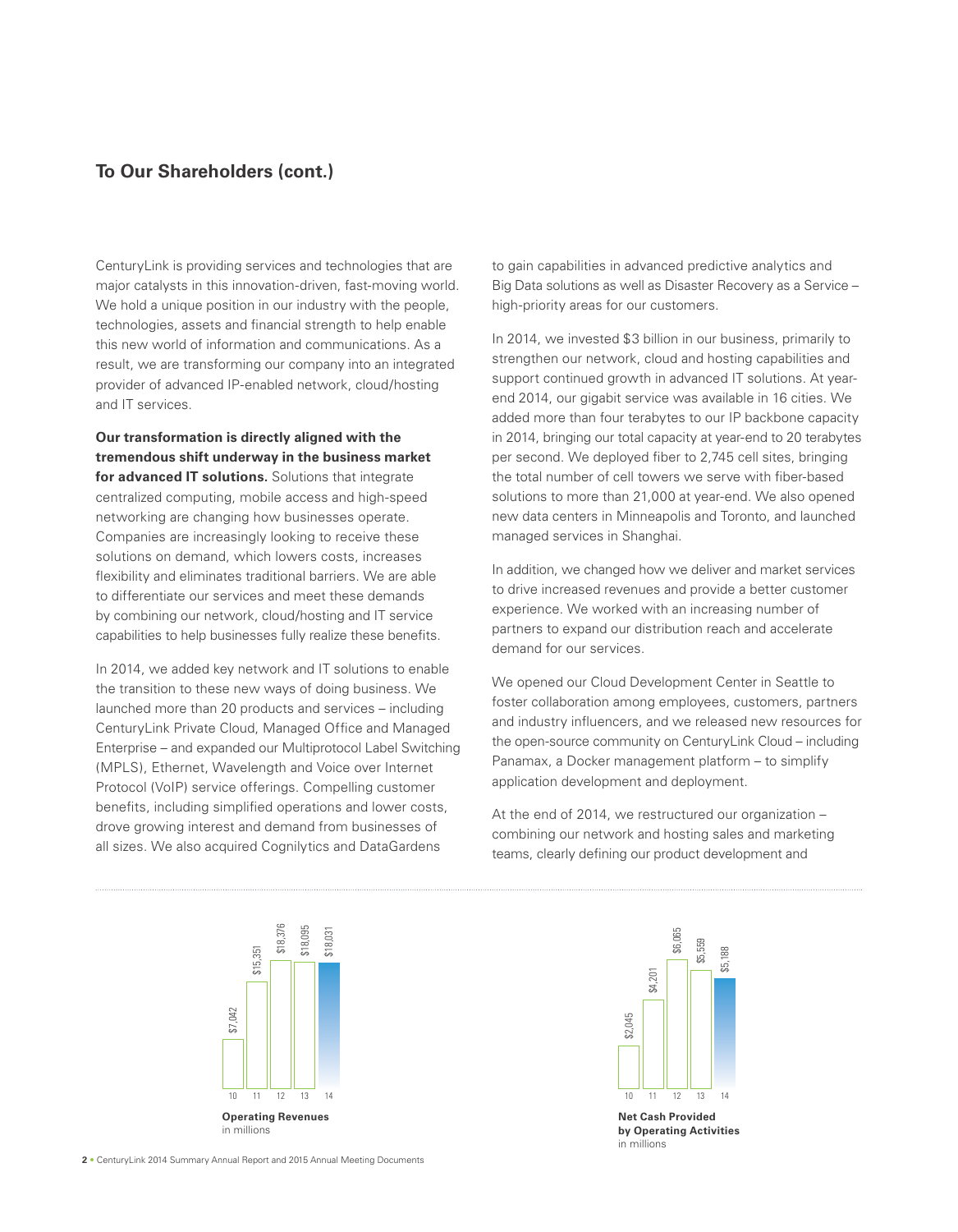**Glen F. Post, III** Chief Executive Officer and President

technology team, and establishing a single global operations team to drive revenues, innovation and operational excellence. Our new organization further facilitates our transformation into an integrated provider of network, cloud/hosting and IT services.

We expect our transformation to continue in 2015. In March, we opened our Technology Center of Excellence in Monroe, Louisiana, where employees will collaborate on innovative solutions to enable new ways of living and working for our customers. We are developing service bundles for health care, finance and other specialized industry segments as well as fully integrated solutions – a streamlined but very robust, highly reliable portfolio. We are also working to develop a new service delivery platform that is automated, programmable and offers self-service for customers. We anticipate it to enable automated activation of network services, network simplification and product consolidation.

We received industry recognition in 2014 that further validates our direction – specifically, the completeness of our vision and our ability to execute. The analyst firm Gartner, Inc. recognized CenturyLink as a visionary in the Magic Quadrant for Cloud Infrastructure as a Service; as a visionary in the Magic Quadrant for Cloud-Enabled Managed Hosting, Asia Pacific; and as a leader in the Magic Quadrant for Cloud-Enabled Managed Hosting, Europe. CenturyLink also received five Wholesale Service Provider Excellence Awards from ATLANTIC-ACM. It's the ninth consecutive year our network-related services have been recognized by our wholesale customers.



**With \$6 billion in revenues, the consumer segment represents a very important business for us, and here, too, we are transforming our services.** In 2014, we increased network speeds, growing the number of households enabled to receive 20 megabits and 40 megabits by more than 45 percent each from 2013. We expanded availability of our gigabit service to nearly 240,000 businesses and residences, and we added 91,000 high-speed Internet customers, ending 2014 with more than six million customers in service.

We also added 67,000 CenturyLink<sup>®</sup> Prism<sup>®</sup> TV customers, ending the year with more than 240,000 customers. We expanded our Prism<sup>®</sup> TV footprint by approximately 385,000 addressable homes in 2014, bringing our total addressable homes to 2.4 million at year-end, and we anticipate adding more new households and markets in 2015. We continue to enhance our Video On Demand library and TV Everywhere capabilities, and we are developing over-the-top services to further enrich the customer experience and improve profitability.



**Book Value** per share



**Broadband Subscribers** in thousands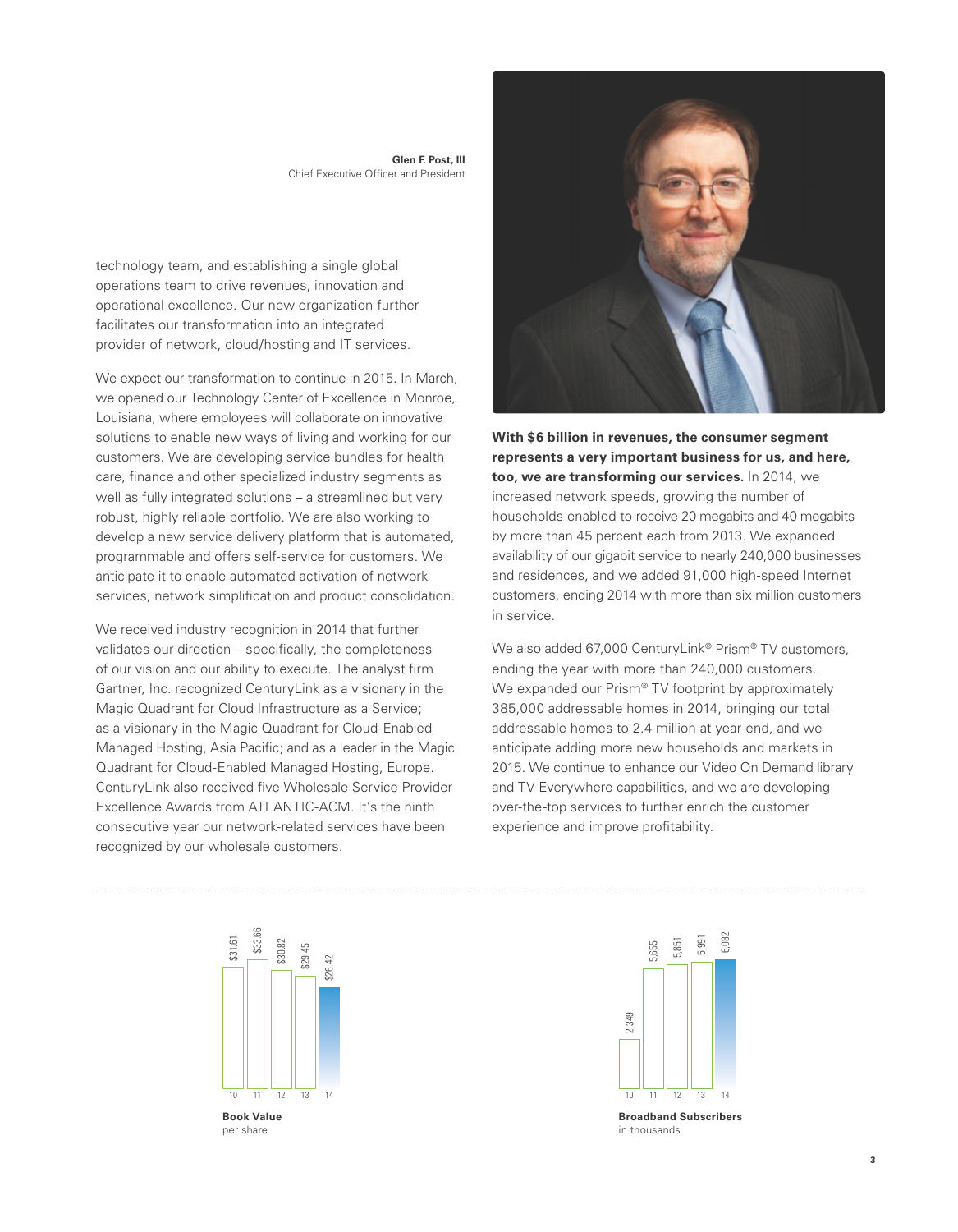## **To Our Shareholders (cont.)**

**Achieving operating efficiencies is an important component of our transformation.** As our revenue mix continues to shift from legacy services to lower-margin strategic services in an increasingly competitive operating environment, we have focused on driving efficiency in our business. We are simplifying, rationalizing and modernizing our network and improving process automation to reduce costs. We are also implementing applications and work tools to improve sales efficiency. In recent years, we consolidated our internal IT operations from more than 10 data centers to four, and, by year-end 2015, we expect the vast majority of our new and strategic internal IT applications to be hosted in the cloud.

**Transformation is hard work, but it is not new for** 

**CenturyLink.** We are a company that has successfully transformed itself a number of times as our industry and growth opportunities have changed over the years. We are confident that we have the experience and the financial strength to continue our transformation.

CenturyLink has continued to grow and expand in a dynamic and challenging industry environment, and, while much has changed, our commitment to our Unifying Principles and the communities we serve remains constant. Our employees have proven their capacity for change and their dedication to the ongoing transformation underway in our company.

We also have the financial strength to invest in our transformation. In 2014, we generated operating cash flow, excluding special items, of \$7.1 billion, and we returned approximately \$1.9 billion to our shareholders through our dividend and share repurchase program.

I hope you share my confidence and enthusiasm for CenturyLink and our potential. We have a clear vision of how our integrated network, cloud/hosting and IT services can enable new ways of living and working in an innovationdriven, fast-moving world. We hold a unique position – the people, technology, assets and financial strength – that gives us a clear advantage in enabling this new economy. We will work diligently in the year ahead to continue our transformation for the benefit of our customers, shareholders, employees and the communities we serve.

Chan Hosting

**Glen F. Post, III** Chief Executive Officer and President

**" We have a clear vision of how our integrated network, cloud/hosting and IT services can enable new ways of living and working in an innovation-driven, fast-moving world. We hold a unique position – the people, technology, assets and financial strength – that gives us a clear advantage in enabling this new economy."**